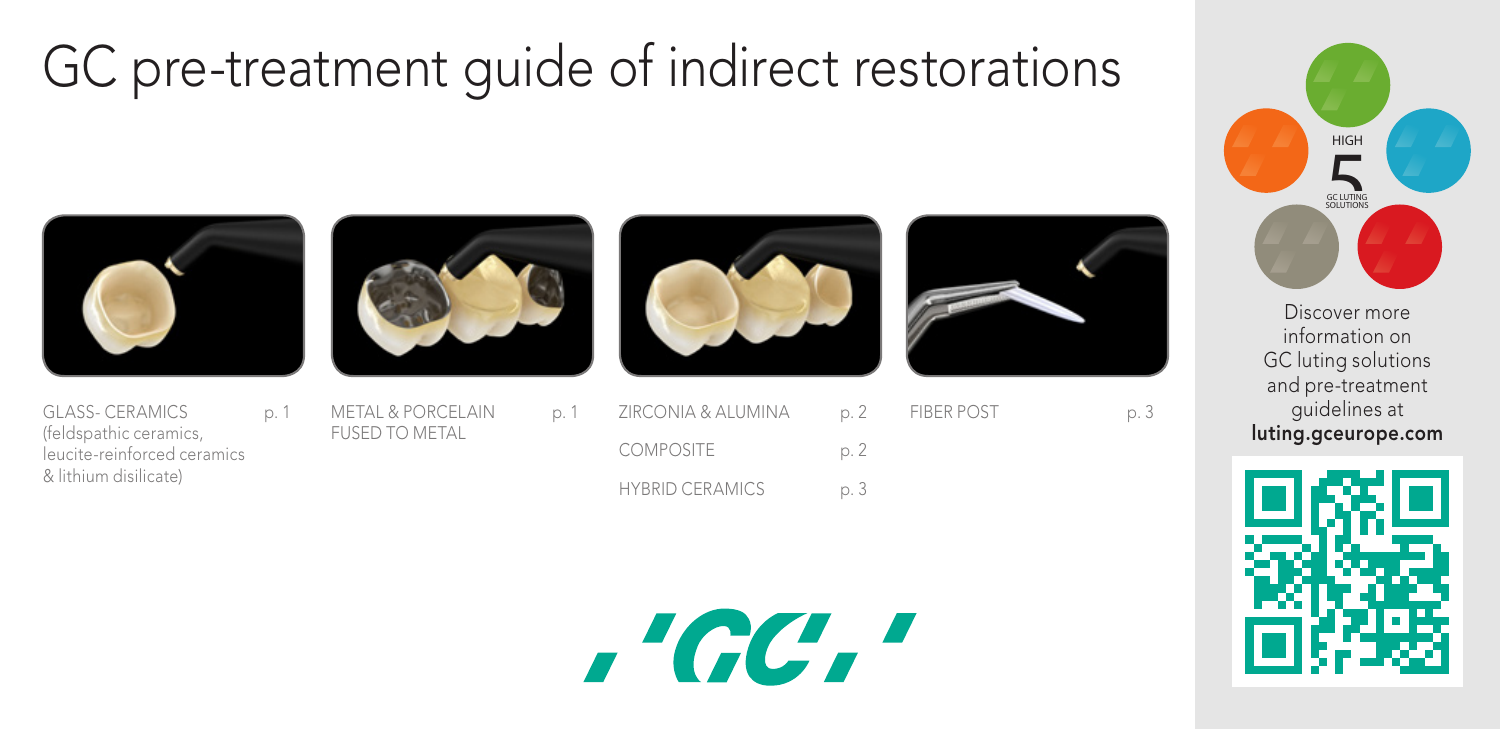PRE-TREATMENT OF GLASS- CERAMIC RESTORATION (feldspathic ceramics, leucite-reinforced ceramics & lithium disilicate). .'GC.' Example: GC Initial LRF (leucite-reinforced ceramics) & GC Initial LiSi Press (lithium disilicate)



Etch with hydrofluoric acid (~ 5-9%) for 60 sec. in case of feldspatic & leucitereinforced ceramics and for 20 sec. in case of lithium disilicate.





Rinse and dry. Apply G-Multi PRIMER.\*1 Dry with an air syringe.



\*1 : When using Fuji PLUS or FujiCEM 2, the use of a primer is not mandatory.

## PRE-TREATMENT OF METAL & PORCELAIN FUSED TO METAL RESTORATION. Example: GC Initial Cast NP with GC's veneering ceramic GC Initial MC



If not done by the lab, sandblast  $(Al<sub>2</sub>O<sub>3</sub> ≤ 50μm).$ 





Rinse and dry. Apply G-Multi PRIMER.\*2 Dry with an air syringe.



\*2 : When using Fuji I, Fuji PLUS, FujiCEM 2 or G-CEM LinkAce, the use of a primer is not mandatory.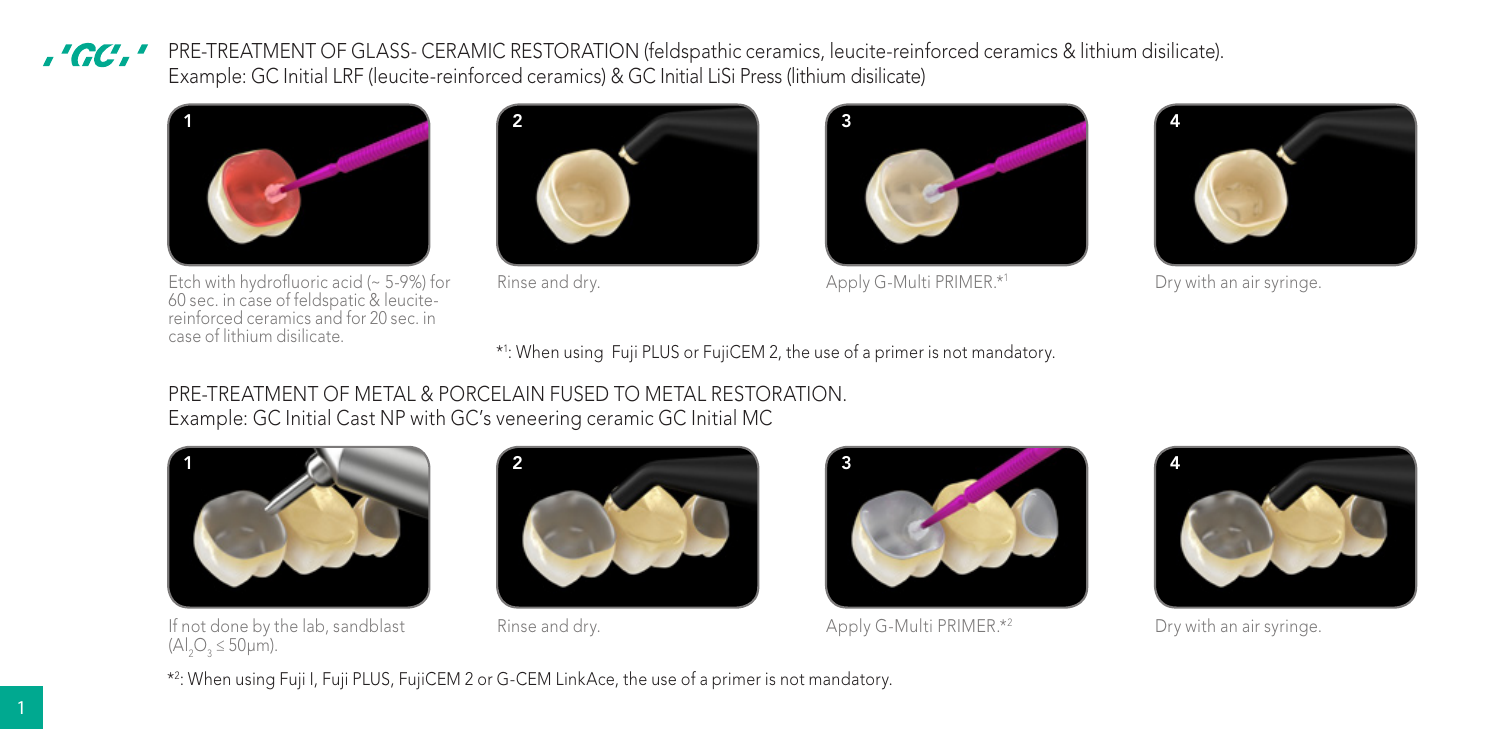## PRE-TREATMENT OF ZIRCONIA OR ALUMINA RESTORATION. Example: GC Initial Zirconia Disk

## ,'GC,'



If not done by the lab, sandblast (Al<sub>2</sub>O<sub>3</sub> ≤ 50μm).





Rinse and dry. Apply G-Multi PRIMER.\*3 Dry with an air syringe.



\*3 : When using Fuji I, Fuji PLUS, FujiCEM 2 or G-CEM LinkAce, the use of a primer is not mandatory.

## PRE-TREATMENT OF COMPOSITE RESTORATION. Example: GC GRADIA PLUS



If not done by the lab, sandblast  $(Al<sub>2</sub>O<sub>3</sub> ≤ 50μm).$ 





Rinse and dry. Apply G-Multi PRIMER.\*<sup>4</sup> Dry with an air syringe.



\*4 : When using Fuji PLUS or FujiCEM 2, the use of a primer is not mandatory.